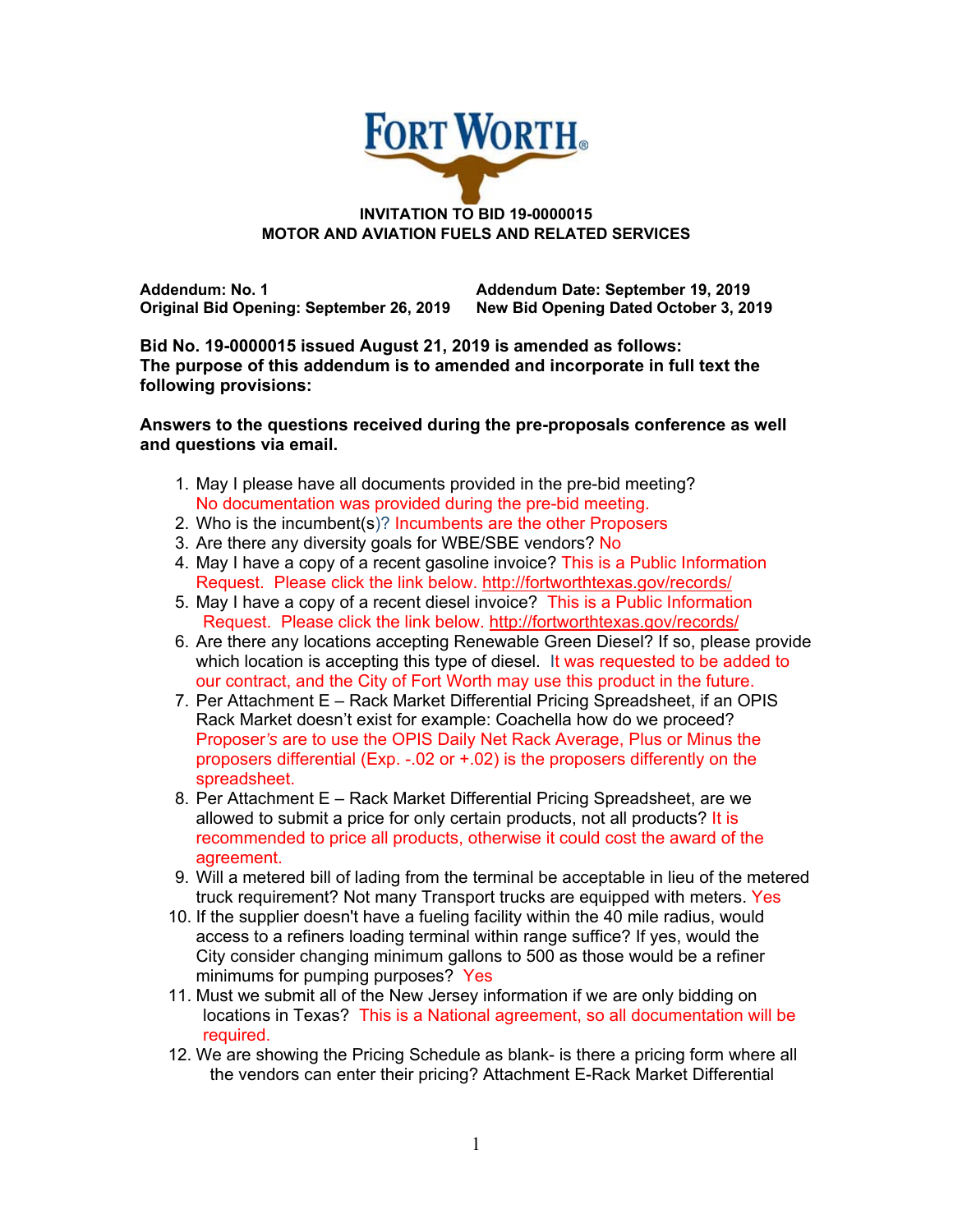Pricing Spreadsheet was provided. The information must be filled out in and submitted in excel on a two (2) USB drives.

- 13. What is the tentative start date of the contract? November  $19<sup>th</sup>$  2019
- 14. Are the contract extensions mutually agreed upon? Yes
- 15. Have any addendums been released for this proposal? No. This is Addendum 1.
- 16. How much of each product requested did the City order last year? 2.5 million
- 17. What percentage of the City contract is short or tank-wagon loads? Presently done in house, but could be approximately 25%
- 18. When is the tentative award date? September  $28<sup>th</sup>$ , 2019;
- 19. Will you split the award by tank wagon and transport? Yes, if necessary.
- 20. How many consecutive years has the current vendor been awarded? 10 years
- 21. If we do not attend the proposal opening or it is not public, how and when will we be notified of the low bidder and can we receive a copy of the proposal tabulations? Due to the proprietary nature of an RFP, only the name of the respondents are read. Award is made based on best value.
- 22. Are we to calculate freight for the City portion of the proposal? Yes, All proposers much provide a fright pricing guide, to determine best value for the City of Fort Worth
- 23. Does the .0100 Administration Fee apply to bidding for the City? Yes
- 24. Can we just bid on the City portion of the proposal? No. If so, how would we fill in the Rack Market Differential Pricing Spreadsheet to show this? Dallas/Meter OPIS Net Rack Average
- 25. Could you please advise if you currently receive only unleaded gas and on road tex led diesel? If no, how many gallons of each mid-grade, and bio diesel products do you receive? Yes; however we require all fuels to be bid, so we have the ability to order any fuel we may change to throughout the contract term.
- 26. Looking at the last IFB from 2014 could you please advise why PTC was not considered to be one of the awarded vendors? This is a Public Information Request. Please click the link below. http://fortworthtexas.gov/records/
- 27. For the potential locations outside of the Dallas region- how would we be expected to price those? All fuel sold will be at the Opis Net Rack Average, Plus/Minus Differential. The region will dictate the formulation of fuel product required.
- 28. Was any award made for any entities other than city of Fort Worth; The City of Fort Worth. The awarded Vendors were able to supply fuel through this National agreement. Please reference Section 1 Paragraph 1.2 National Contract.
- 29. Page 35 states, "Supplier's delivery trucks WILL BE EQUIPPED WITH CALIBRATED METERS to accurately measure quantities delivered." Do you require both tank wagon and transport trucks to be equipped with a calibrated meter? The calibration meters will apply to the Wagon/Bobtail load. Transport will require Bill of Landing, and sticking of the tanks to verify the delivery.
- 30. Will a metered bill of lading from the terminal be accepted in lieu of a metered delivery ticket for transport deliveries? Yes, including sticking of the tanks.
- 31. Are we to include our pricing for the City of Fort Worth within our pricing for the OMNIA portion of the bid? Pricing must be included with the bid.
- 32. Would you like us to create our own pricing page for the City of Fort Worth, separate from the OMNIA pricing pages? No, pricing should all be the same.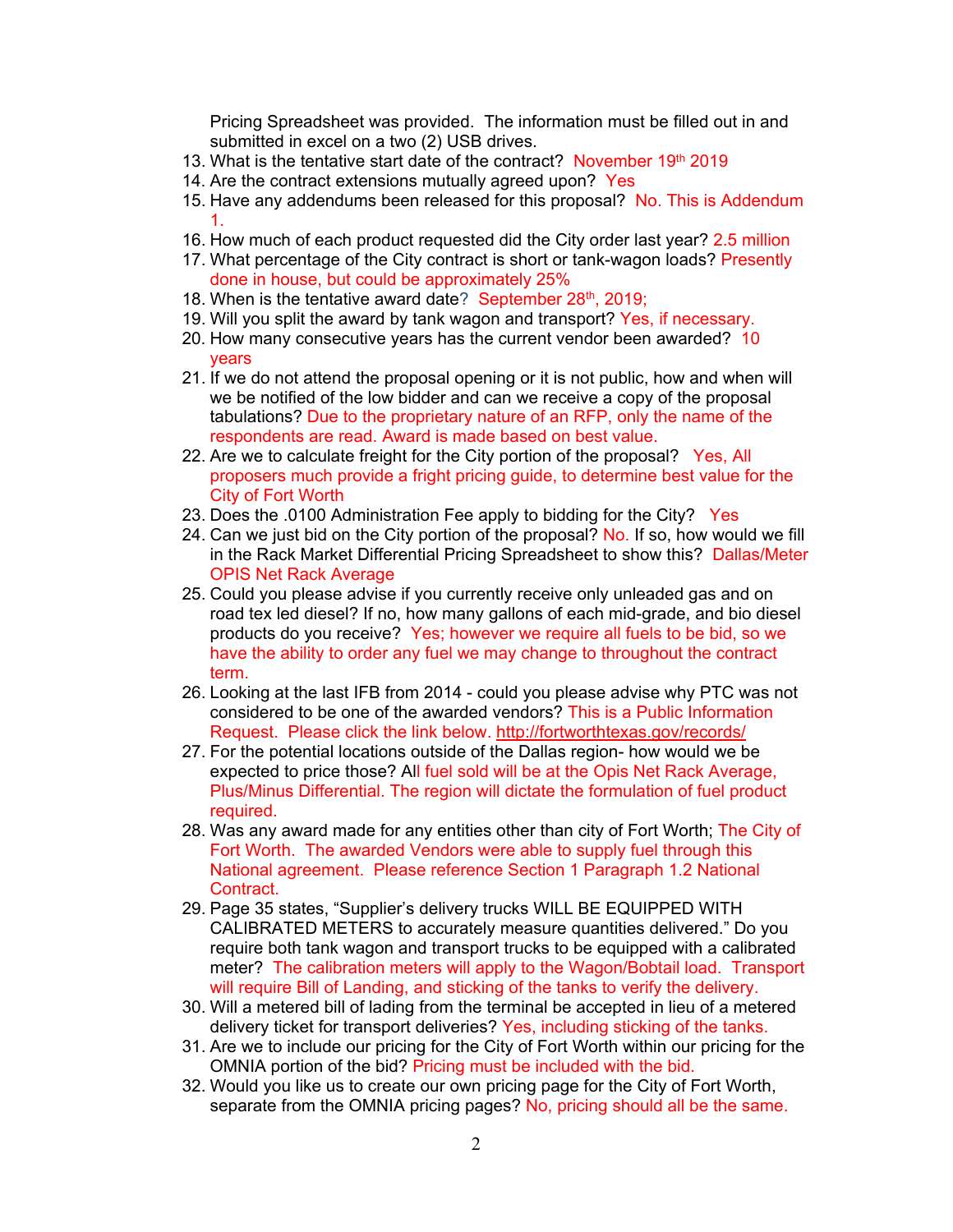- 33. What are your estimated annual volumes by site? Our annual volume is inclusive for all transport deliveries equaling 2.5 million gallons.
- 34. Please provide a current invoice for gas. This is a Public Information Request. Please click the link below. http://fortworthtexas.gov/records/
- 35. Please provide a current invoice for diesel. This is a Public Information Request. Please click the link below. http://fortworthtexas.gov/records/
- 36. Please provide a current Bill of Lading for gas. This is a Public Information Request. Please click the link below. http://fortworthtexas.gov/records/
- 37. Please provide a current Bill of Lading for diesel. This is a Public Information Request. Please click the link below. http://fortworthtexas.gov/records/
- 38. Do you require vendors to bid on all products and sites? Yes.
- 39. Do you accept split deliveries where gas and diesel are on the same truck? We prefer transport loads; however another city may require a split load delivery
- 40. Can additional fees (split fees, pump charges) be added as a line item to your invoice? Yes; however those cost will be utilized in the evaluation.
- 41. Are any bonds required? No.
- 42. Do you require a performance bond? If so, do you wish to have a 100% performance bond? No.
- 43. Do you require a bid bond? No.
- 44. Is there a local preference for this bid? No.
- 45. Is there a DBE participation percentage goal? No.
- 46. Please specify which products you would like us to bid on for City of Fort Worth, TX. All petroleum products.
- 47. Please specify the volume for each respective product you would like us to bid on for City of Fort Worth, TX. Million on Unleaded and 1.5 on Diesel (This could be a mix of Bio Diesel or the New Renewal Diesel)
- 48. Please indicate which specific OPIS index you are requesting to be bid upon for each respective product for City of Fort Worth, TX? More specifically, which OPIS product? Dallas Metro OPIS Daily Net Rack Average
- 49. Are you requesting us to bid on all products defined in Section III- Scope of Work sections 1.3.1, 1.3.2, 1.3.3, 1.3.4, 1.3.5, 1.3.6, 1.3.7, 1.3.8, 1.3.9, and 1.3.10? Please respond to Attachment E – Rack Market Differential Pricing **Spreadsheet**
- 50. Do you require a specific format for the City of Fort Worth, TX pricing page? Please respond to Attachment E – Rack Market Differential Pricing **Spreadsheet**
- 51. Would you like us to follow the format of the OMNIA pricing pages for the City of Fort Worth, TX pricing page? Please respond to Attachment E – Rack Market Differential Pricing Spreadsheet
- 52. Section 5.10 of DELIVERY/FREIGHT on page 36 requests freight terms to be either FOB Origin or FOB Destination. Since these are opposing requests, are you wanting to pick up your own product (FOB origin) or requesting the product be delivered to you (FOB Delivered)? If you want to be priced both ways, please indicate the format of the pricing page so we can present these pricing options correctly. Freight Destination
- 53. In Section 5.0 DELIVERY/FREIGHT, you mention that "the Market Differential must not include cost estimates for delivery." If you are requesting the market differential to exclude freight charges, how would you like us to indicate the cost of freight? Freight will be determined based on the closest terminals to your requesting destination. Freight will be a separate line item. ("Note: Freight Table spreadsheet must accompany your bid for evaluation.")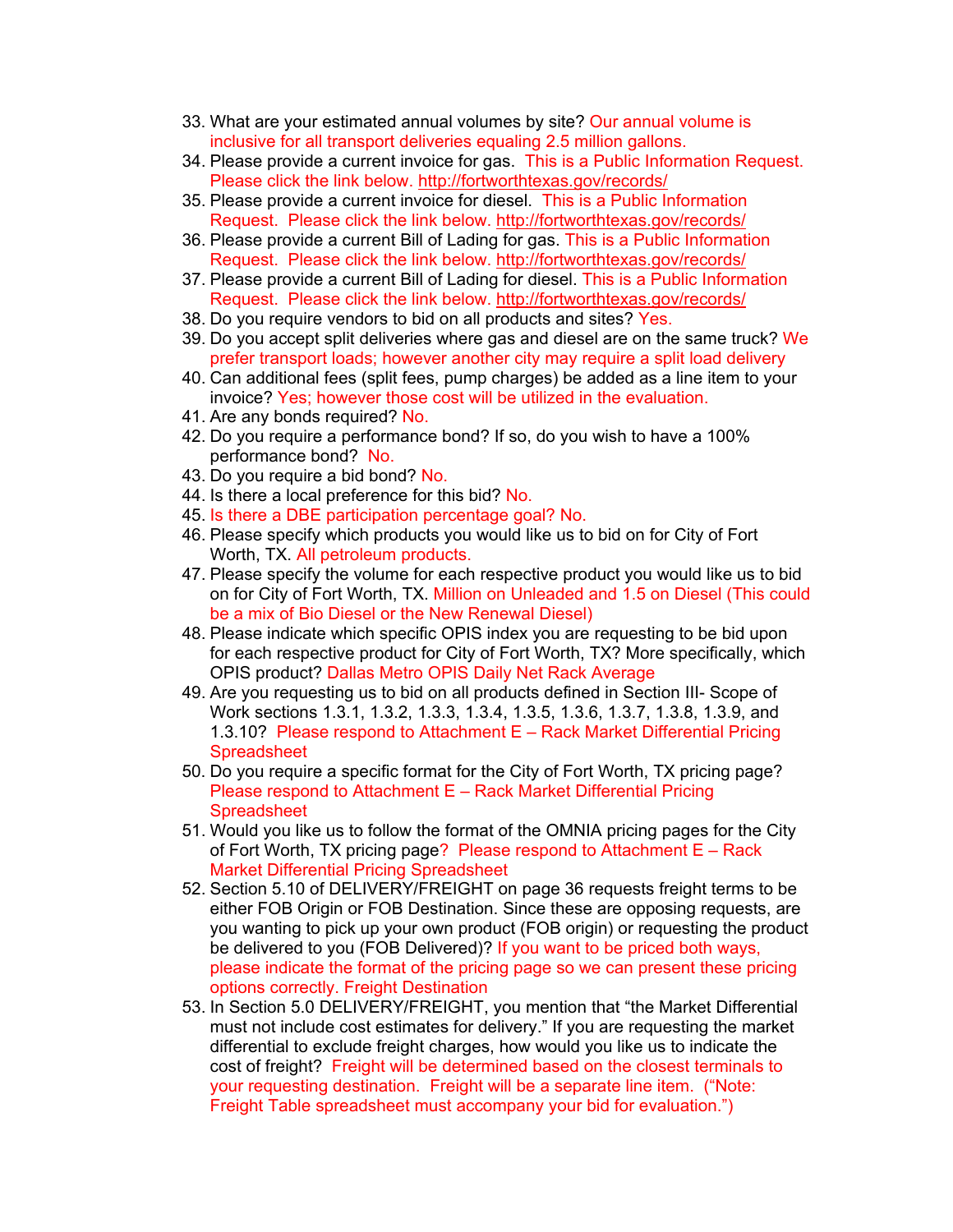- 54. In section 15.1.4 on page 20, could you please provide more details about how each category of evaluation criteria will be scored and what information will be used to determine that score? The bid evaluation will be based on "Overall Best Value." Price will be considered on the bid as well.
- 55. In regards to the Diesel Exhaust Fluid Pricing: It appears that attachment is requesting in column B rows 101-103 a cost for the storage containers of each volume size. It then appears that in the following columns D-CD that differentials to the OPIS posting are requested in the same sense that other refined fuel products are being priced off of. While OPIS does provide postings for the other products requested, Diesel Exhaust Fluid is not priced by the OPIS index but rather the NOLA index.
- 56. How should vendors fill out the current DEF pricing section? Utilize the OPIS posting
- 57. How should vendors provide Diesel Exhaust Fluid pricing? Per bulk gallon.
- 58. Can you please specify what a "bulk gallon containment" is? Are you requesting totes? Or bulk deliveries via tank-wagon or transport? The City will be requesting tank wagon/bobtail deliveries.
- 59. It appears as if the OMNIA administrative rebate is expressed in a percent of the total invoice amount. In the petroleum industry vendors profits are based on a cent per gallon basis as opposed to a percent of total goods sold basis. The price of the commodity itself will rise and fall throughout the contract but vendors will not make more or less as a result.
- 60. Will OMNIA consider turning the rebate fee towards a cent per gallon rebate? If so, what will the cent per gallon rebate be? The present you saw was an example; however the contract is based on \$.01 cent per gallon.
- 61. In regard to the pricing page: Each product has a row for pricing "Split Loads" delivery fees. Since section 5.0 DELIVERY/FREIGHT states that, "Delivery charges shall be a direct cost pass-through to the Participating Agency. No mark-up or profit shall be added to actual freight / delivery costs to a Participating Agency." How should vendors complete this section of the pricing page if they plan on directly passing through all split load fees. The split load fee will be a separate line item for two different deliveries, because the site could not hold what was ordered.
- 62. In regard to the pricing page: for conventional and reformulated gasoline, gasoline is separated into three products – regular, midgrade, and premium. E10 gasoline also has OPIS postings throughout the country for regular, midgrade, and premium. How are we to price the E10 product? Dallas/Metro OPIS Net Rack Average price
- 63. For the City of Fort Worth's fuel deliveries, are you only requiring to be priced off of OPIS Dallas/Fort Worth Metro? Is there a pricing page for the City of Fort Worth, or any stipulations regarding the format of the pricing page for the City of Fort Worth? Fort Worth will utilize Dallas/Metro OPIS Net Rack Average price. Please provide invoices and bill of ladings for the City of Fort Worth. We require Bill of Lading at the time of Delivery, Invoice will be mailed or emailed to our account payables.
- 64. Please clarify the difference between Transport and Short Transportation
	- Transport Load are 7,000 or more gallons.
	- Short Transport Loads are 4,001 to 6,999 gallons.
	- Bobtail/Wagon Loads are 100 to 4,000 gallons.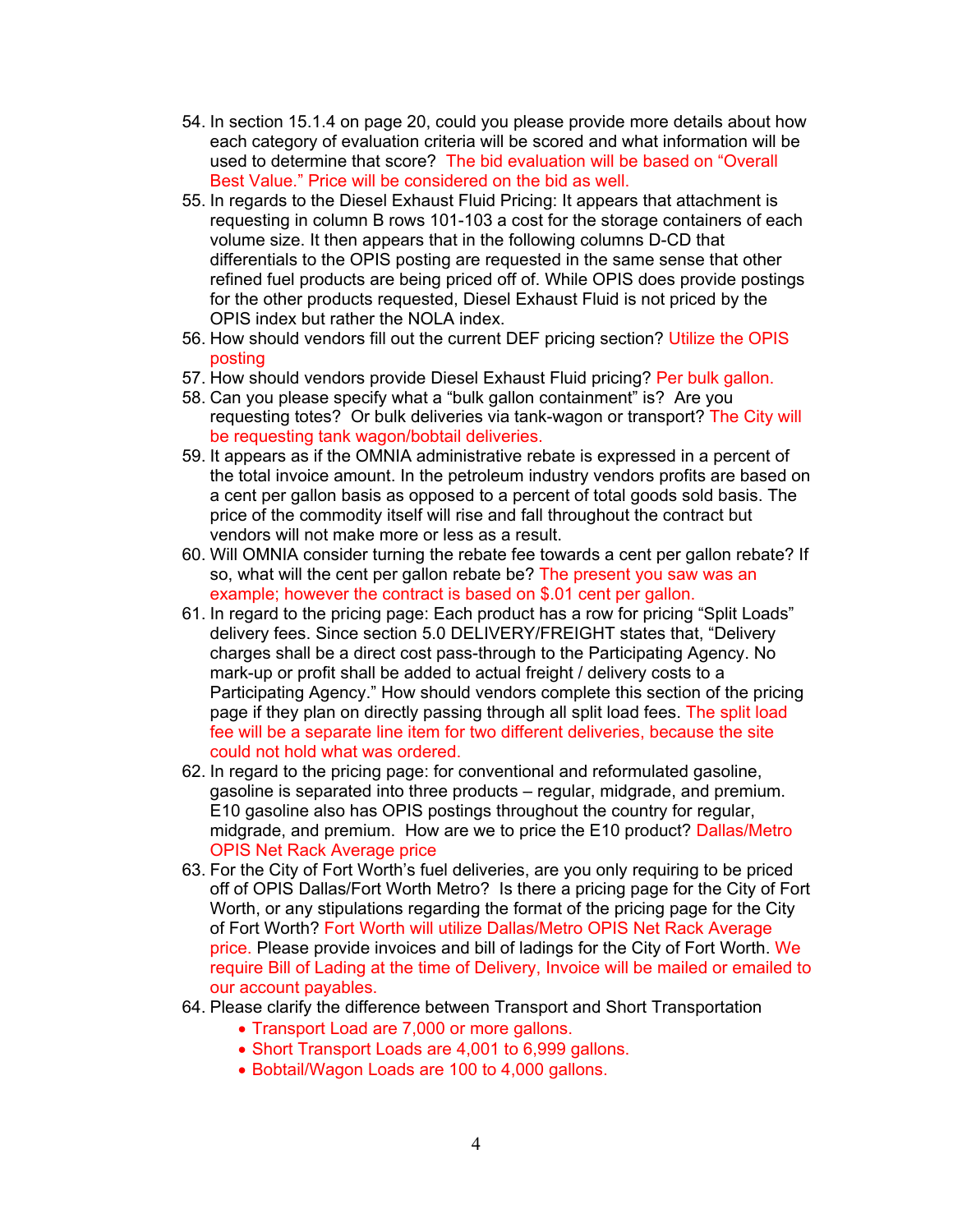- Transport deliveries are normally produced through common carrier freight table.
- Bobtail/Wagon loads may differ due to other fees that may be applicable.
- All fees (Exp. Fright, Split Loads, Pump off, etc.) are separate line items and will be evaluated in determine the best value for the City of Fort Worth and other governmental agencies.
- 65. Payment? 15 or 20 days with offered discount or offer or Net 30 The City of Fort Worth is inquiring if additional cost savings would apply for 15 or 20 day ACH payment.
- 66. Is the City requesting a guaranteed delivery time of 24 hrs? Yes.
- 67. Specify freight terms? This would be for freight operating on mileage adjusted from terminal utilizing common carrier freight table
- 68. No OPIS page report or material will be sent with invoicing. Each entity will be required to purchase their own OPIS report. Yes. This wasn't a requirement, only the ability to assist other governmental agencies on what's required to price check daily Net Rack Average, purchasing fuel from the awarded proposer.
- 69. TxLED and additive, w or w/out bio as a lubricity agent and it be a 5% blend cannot be called bio diesel, it is a pure D975in Texas. Bio Diesel explained the BQ-9000 program. Yes, however; this process will be done at the location where transports or bobtails pull the product from.
- 70. Does the outline and History in the part sent to Ft. Worth count or does. All information requested in the RFP as well as any documents provided by the Supplier as part of their proposal counts and will be evaluated accordingly. See Sections 5.5 Requirements and 15.1 Proposal Evaluation Process and Criteria for more details.
- 71. The info under company have to be addressed in this section as well? Yes, any information requested in the RFP is to be provided. Failure to include pertinent information may negatively impact the Supplier's score or may deem Supplier non-responsive. However, Supplier's may mark documents Confidential to prevent them from being openly shared to the public
- 72. Provide the contract sales and the amount the supplier will guarantee each year??? For the 3 years as written in the master agreement. Guarantees minimum contract sales the administrative fee will be based on the contract sales or the calculated based on the greater of the two. I & II & III & IV are also in question. Administrative Fee 9a % or flat rare) ? Explain bid mark 14. Items in 7,8, & 9 in reference to Procuring Party GPO Contract & Supplier. The fee is indicated in the last paragraph under Section 1.2 Marketing, Sales and Administrative Support of Exhibit A. Additional gallons sold will be treated the same as estimated or guaranteed contract sales of \$0.01 per gallon, and over the guaranteed gallons. It is up to the awarded Supplier(s) to maintain sales for the contract term. Suppliers should do their best to answer the items requested in the RFP in their entirety based on their current operations.

All other terms and conditions remain the same.